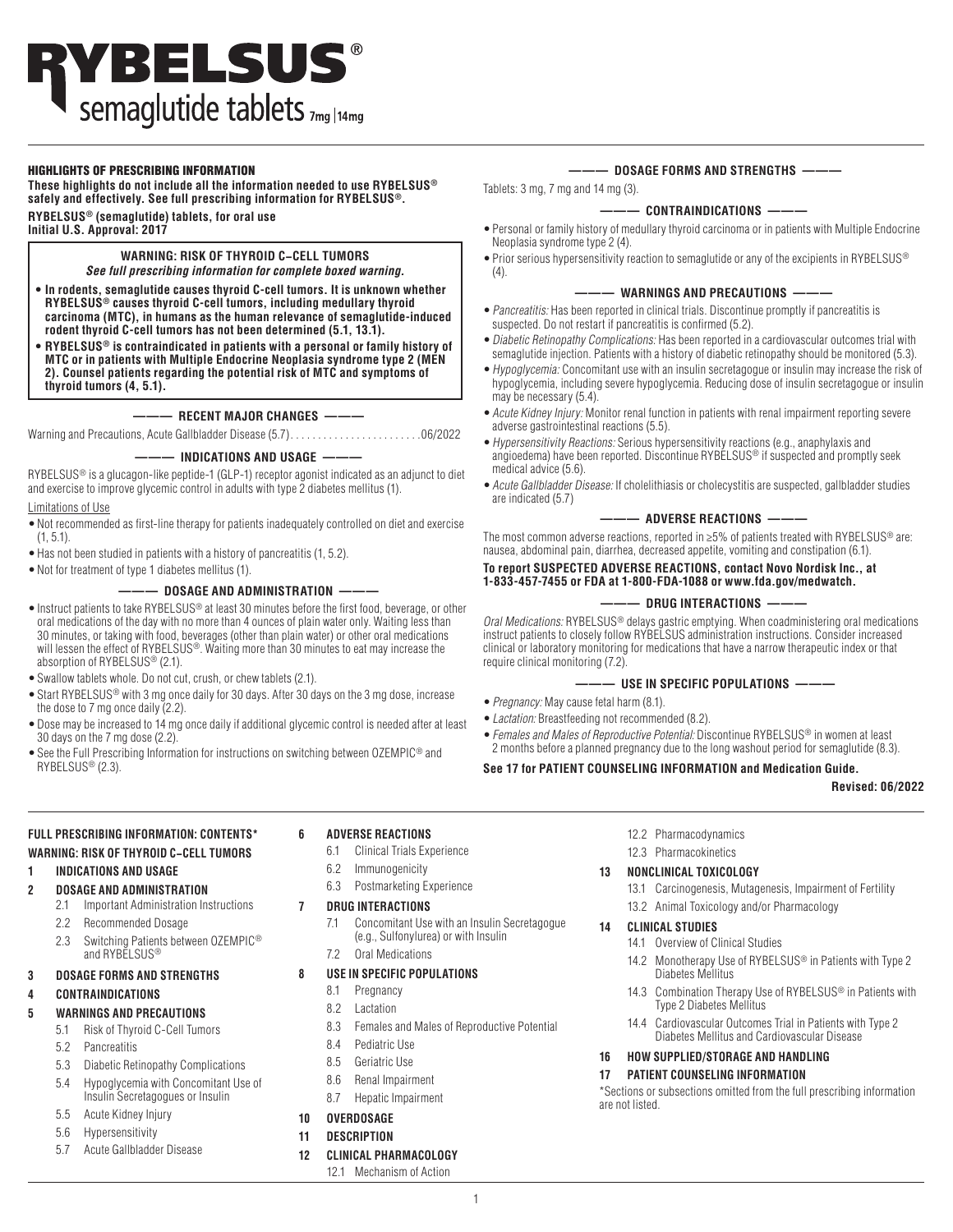## FULL PRESCRIBING INFORMATION

## WARNING: RISK OF THYROID C−CELL TUMORS

- **• In rodents, semaglutide causes dose-dependent and treatment-durationdependent thyroid C-cell tumors at clinically relevant exposures. It is unknown whether RYBELSUS® causes thyroid C-cell tumors, including medullary thyroid carcinoma (MTC), in humans as human relevance of semaglutide-induced rodent thyroid C-cell tumors has not been determined** *[see Warnings and Precautions (5.1) and Nonclinical Toxicology (13.1)]***.**
- **• RYBELSUS® is contraindicated in patients with a personal or family history of MTC or in patients with Multiple Endocrine Neoplasia syndrome type 2 (MEN 2)** *[see Contraindications (4)]***. Counsel patients regarding the potential risk for MTC with the use of RYBELSUS® and inform them of symptoms of thyroid tumors (e.g. a mass in the neck, dysphagia, dyspnea, persistent hoarseness). Routine monitoring of serum calcitonin or using thyroid ultrasound is of uncertain value for early detection of MTC in patients treated with RYBELSUS®** *[see Contraindications (4) and Warnings and Precautions (5.1)]***.**

## 1 INDICATIONS AND USAGE

RYBELSUS® is indicated as an adjunct to diet and exercise to improve glycemic control in adults with type 2 diabetes mellitus *[see Clinical Studies (14.1)]*.

### Limitations of Use

- •RYBELSUS® is not recommended as a first-line therapy for patients who have inadequate glycemic control on diet and exercise because of the uncertain relevance of rodent C-cell tumor findings to humans *[see Warnings and Precautions (5.1)]*.
- •RYBELSUS® has not been studied in patients with a history of pancreatitis. Consider other antidiabetic therapies in patients with a history of pancreatitis *[see Warnings and Precautions (5.2)]*.
- •RYBELSUS® is not indicated for use in patients with type 1 diabetes mellitus.

### **2 DOSAGE AND ADMINISTRATION**

### **2.1 Important Administration Instructions**

•Instruct patients to take RYBELSUS® at least 30 minutes before the first food, beverage, or other oral medications of the day with no more than 4 ounces of plain water only *[see Clinical Pharmacology (12.3)]*. Waiting less than 30 minutes, or taking RYBELSUS® with food, beverages (other than plain water) or other oral medications will lessen the effect of RYBELSUS® by decreasing its absorption. Waiting more than 30 minutes to eat may increase the absorption of RYBELSUS®.

•Swallow tablets whole. Do not split, crush, or chew tablets.

### **2.2 Recommended Dosage**

- •Start RYBELSUS® with 3 mg once daily for 30 days. The 3 mg dose is intended for treatment initiation and is not effective for glycemic control.
- •After 30 days on the 3 mg dose, increase the dose to 7 mg once daily.
- •Dose may be increased to 14 mg once daily if additional glycemic control is needed after at least 30 days on the 7 mg dose.
- •Taking two 7 mg RYBELSUS® tablets to achieve a 14 mg dose is not recommended.
- •If a dose is missed, the missed dose should be skipped, and the next dose should be taken the following day.

## **2.3 Switching Patients between OZEMPIC® and RYBELSUS®**

- •Patients treated with RYBELSUS® 14 mg daily can be transitioned to OZEMPIC® subcutaneous injection 0.5 mg once weekly. Patients can start OZEMPIC® the day after their last dose of RYBELSUS®.
- Patients treated with once weekly OZEMPIC<sup>®</sup> 0.5 mg subcutaneous injection can be transitioned to RYBELSUS<sup>®</sup> 7 mg or 14 mg. Patients can start RYBELSUS<sup>®</sup> up to 7 days after their last injection of OZEMPIC. There is no equivalent dose of RYBELSUS® for OZEMPIC® 1 mg.

## 3 DOSAGE FORMS AND STRENGTHS

RYBELSUS® tablets are available as:

- •3 mg: white to light yellow, oval shaped debossed with "3" on one side and "novo" on the other side.
- •7 mg: white to light yellow, oval shaped debossed with "7" on one side and "novo" on the other side.
- •14 mg: white to light yellow, oval shaped debossed with "14" on one side and "novo" on the other side.

## 4 CONTRAINDICATIONS

RYBELSUS® is contraindicated in patients with:

- •A personal or family history of medullary thyroid carcinoma (MTC) or in patients with Multiple Endocrine Neoplasia syndrome type 2 (MEN 2) *[see Warnings and Precautions (5.1)]*.
- •A prior serious hypersensitivity reaction to semaglutide or to any of the excipients in RYBELSUS®. Serious hypersensitivity reactions including anaphylaxis and angioedema have been reported with RYBELSUS® [see Warnings and Precautions (5.6)].

## 5 WARNINGS AND PRECAUTIONS

## **5.1 Risk of Thyroid C-Cell Tumors**

In mice and rats, semaglutide caused a dose-dependent and treatment-duration-dependent increase in the incidence of thyroid C-cell tumors (adenomas and carcinomas) after lifetime exposure at clinically relevant plasma exposures *[see Nonclinical Toxicology (13.1)]*. It is unknown whether RYBELSUS® causes thyroid C-cell tumors, including medullary thyroid carcinoma (MTC), in humans as human relevance of semaglutide-induced rodent thyroid C-cell tumors has not been determined.

Cases of MTC in patients treated with liraglutide, another GLP-1 receptor agonist, have been reported in the postmarketing period; the data in these reports are insufficient to establish or exclude a causal relationship between MTC and GLP-1 receptor agonist use in humans.

RYBELSUS® is contraindicated in patients with a personal or family history of MTC or in patients with MEN 2. Counsel patients regarding the potential risk for MTC with the use of RYBELSUS® and inform them of symptoms of thyroid tumors (e.g., a mass in the neck, dysphagia, dyspnea, persistent hoarseness).

Routine monitoring of serum calcitonin or using thyroid ultrasound is of uncertain value for early detection of MTC in patients treated with RYBELSUS®. Such monitoring may increase the risk of unnecessary procedures, due to the low test specificity for serum calcitonin and a high background incidence of thyroid disease. Significantly elevated serum calcitonin value may indicate MTC and patients with MTC usually have calcitonin values >50 ng/L. If serum calcitonin is measured and found to be elevated, the patient should be further evaluated. Patients with thyroid nodules noted on physical examination or neck imaging should also be further evaluated.

## **5.2 Pancreatitis**

In glycemic control trials, pancreatitis was reported as a serious adverse event in 6 RYBELSUS®treated patients (0.1 events per 100 patient years) versus 1 in comparator-treated patients (<0.1 events per 100 patient years).

After initiation of RYBELSUS®, observe patients carefully for signs and symptoms of pancreatitis (including persistent severe abdominal pain, sometimes radiating to the back and which may or may not be accompanied by vomiting). If pancreatitis is suspected, RYBELSUS® should be discontinued and appropriate management initiated; if confirmed, RYBELSUS® should not be restarted.

### **5.3 Diabetic Retinopathy Complications**

In a pooled analysis of glycemic control trials with RYBELSUS®, patients reported diabetic retinopathy related adverse reactions during the trial (4.2% with RYBELSUS® and 3.8% with comparator).

In a 2-year cardiovascular outcomes trial with semaglutide injection involving patients with type 2 diabetes and high cardiovascular risk, diabetic retinopathy complications (which was a 4 component adjudicated endpoint) occurred in patients treated with semaglutide injection (3.0%) compared to placebo (1.8%). The absolute risk increase for diabetic retinopathy complications was larger among patients with a history of diabetic retinopathy at baseline (semaglutide injection 8.2%, placebo 5.2%) than among patients without a known history of diabetic retinopathy (semaglutide injection 0.7%, placebo 0.4%).

Rapid improvement in glucose control has been associated with a temporary worsening of diabetic retinopathy. The effect of long-term glycemic control with semaglutide on diabetic retinopathy complications has not been studied. Patients with a history of diabetic retinopathy should be monitored for progression of diabetic retinopathy.

## **5.4 Hypoglycemia with Concomitant Use of Insulin Secretagogues or Insulin**

Patients receiving RYBELSUS® in combination with an insulin secretagogue (e.g., sulfonylurea) or insulin may have an increased risk of hypoglycemia, including severe hypoglycemia *[see Adverse*] Reactions (6.1) and Drug Interactions (7)].

The risk of hypoglycemia may be lowered by a reduction in the dose of sulfonylurea (or other concomitantly administered insulin secretagogue) or insulin. Inform patients using these concomitant medications of the risk of hypoglycemia and educate them on the signs and symptoms of hypoglycemia.

## **5.5 Acute Kidney Injury**

There have been postmarketing reports of acute kidney injury and worsening of chronic renal failure, which may sometimes require hemodialysis, in patients treated with GLP-1 receptor agonists, including semaglutide. Some of these events have been reported in patients without known underlying renal disease. A majority of the reported events occurred in patients who had experienced nausea, vomiting, diarrhea, or dehydration. Monitor renal function when initiating or escalating doses of RYBELSUS® in patients reporting severe adverse gastrointestinal reactions.

## **5.6 Hypersensitivity**

Serious hypersensitivity reactions (e.g., anaphylaxis, angioedema) have been reported in patients treated with RYBELSUS®. If hypersensitivity reactions occur, discontinue use of RYBELSUS®; treat promptly per standard of care, and monitor until signs and symptoms resolve. Do not use in patients with a previous hypersensitivity to RYBELSUS® [see Contraindications (4) and Adverse Reactions (6.3)].

Anaphylaxis and angioedema have been reported with GLP-1 receptor agonists. Use caution in a patient with a history of angioedema or anaphylaxis with another GLP-1 receptor agonist because it is unknown whether such patients will be predisposed to anaphylaxis with RYBELSUS®.

### **5.7 Acute Gallbladder Disease**

Acute events of gallbladder disease such as cholelithiasis or cholecystitis have been reported in GLP-1 receptor agonist trials and postmarketing. In placebo-controlled trials, cholelithiasis was reported in 1% of patients treated with RYBELSUS® 7 mg. Cholelithiasis was not reported in RYBELSUS® 14 mg or placebo-treated patients. If cholelithiasis is suspected, gallbladder studies and appropriate clinical follow-up are indicated.

### 6 ADVERSE REACTIONS

The following serious adverse reactions are described below or elsewhere in the prescribing information:

- •Risk of Thyroid C-cell Tumors *[see Warnings and Precautions (5.1)]*
- •Pancreatitis *[see Warnings and Precautions (5.2)]*
- •Diabetic Retinopathy Complications *[see Warnings and Precautions (5.3)]*
- •Hypoglycemia with Concomitant Use of Insulin Secretagogues or Insulin *[see Warnings and Precautions (5.4)]*
- •Acute Kidney Injury *[see Warnings and Precautions (5.5)]*
- •Hypersensitivity *[see Warnings and Precautions (5.6)]*
- •Acute Gallbladder Disease [see Warnings and Precautions (5.7)]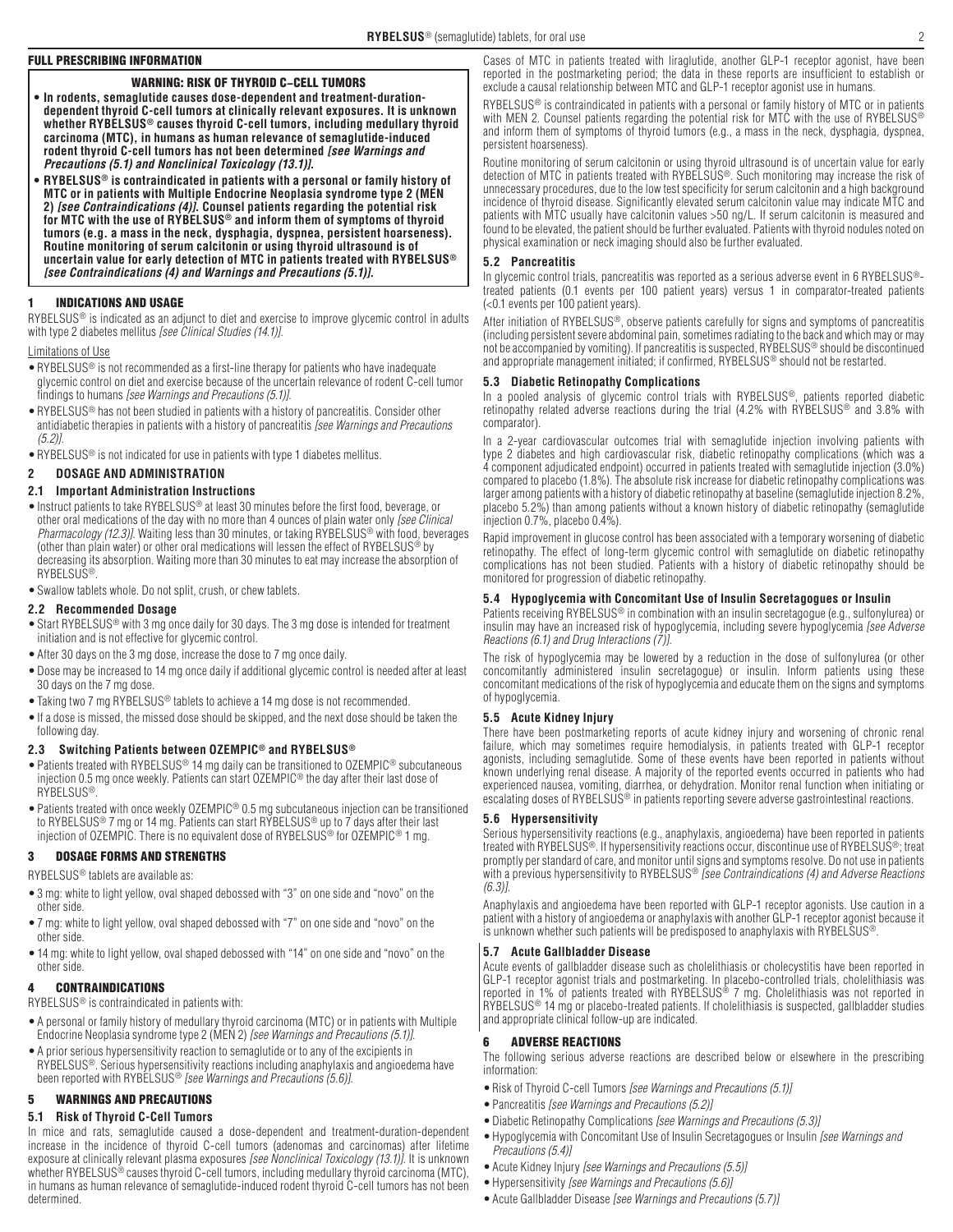## **6.1 Clinical Trials Experience**

Because clinical trials are conducted under widely varying conditions, adverse reaction rates observed in the clinical trials of a drug cannot be directly compared to rates in the clinical trials of another drug and may not reflect the rates observed in practice.

### Pool of Placebo-Controlled Trials

The data in Table 1 are derived from 2 placebo-controlled trials in patients with type 2 diabetes *[see Clinical Studies (14)]*. These data reflect exposure of 1071 patients to RYBELSUS® with a mean duration of exposure of 41.8 weeks. The mean age of patients was 58 years, 3.9% were 75 years or older and 52% were male. In these trials, 63% were White, 6% were Black or African American, and 27% were Asian; 19% identified as Hispanic or Latino ethnicity. At baseline, patients had type 2 diabetes for an average of 9.4 years and had a mean  $HbA_{1c}$  of 8.1%. At baseline, 20.1% of the population reported retinopathy. Baseline estimated renal function was normal (eGFR ≥90 mL/ min/1.73m2 ) in 66.2%, mildly impaired (eGFR 60 to 90 mL/min/1.73m2 ) in 32.4% and moderately impaired (eGFR 30 to 60 mL/min/1.73m2 ) in 1.4% of patients.

## Pool of Placebo- and Active-Controlled Trials

The occurrence of adverse reactions was also evaluated in a larger pool of patients with type 2 diabetes participating in 9 placebo- and active-controlled trials *[see Clinical Studies (14)]*. In this pool, 4116 patients with type 2 diabetes were treated with RYBELSUS® for a mean duration of 59.8 weeks. The mean age of patients was 58 years, 5% were 75 years or older and 55% were male. In these trials, 65% were White, 6% were Black or African American, and 24% were Asian; 15% identified as Hispanic or Latino ethnicity. At baseline, patients had type 2 diabetes for an average of 8.8 years and had a mean HbA $_{1c}$  of 8.2%. At baseline, 16.6% of the population reported retinopathy. Baseline estimated renal function was normal (eGFR ≥90 mL/min/1.73m2 ) in 65.9%, mildly impaired (eGFR 60 to 90 mL/min/1.73m2 ) in 28.5%, and moderately impaired (eGFR 30 to 60 mL/min/1.73m2 ) in 5.4% of the patients.

### Common Adverse Reactions

Table 1 shows common adverse reactions, excluding hypoglycemia, associated with the use of RYBELSUS<sup>®</sup> in the pool of placebo-controlled trials. These adverse reactions occurred more commonly on RYBELSUS® than on placebo and occurred in at least 5% of patients treated with **RYBELSUS®** 

### **Table 1. Adverse Reactions in Placebo-Controlled Trials Reported in ≥5% of RYBELSUS®-Treated Patients with Type 2 Diabetes Mellitus**

| <b>Adverse Reaction</b> | <b>Placebo</b><br>$(N=362)$<br>% | RYBELSUS <sup>®</sup> 7 mg<br>$(N=356)$<br>$\%$ | RYBELSUS <sup>®</sup> 14 mg<br>$(N=356)$<br>% |
|-------------------------|----------------------------------|-------------------------------------------------|-----------------------------------------------|
| Nausea                  |                                  |                                                 |                                               |
| Abdominal Pain          |                                  | 10                                              |                                               |
| Diarrhea                |                                  |                                                 |                                               |
| Decreased appetite      |                                  |                                                 |                                               |
| Vomiting                |                                  |                                                 |                                               |
| Constipation            |                                  |                                                 |                                               |

In the pool of placebo- and active-controlled trials, the types and frequency of common adverse reactions, excluding hypoglycemia, were similar to those listed in Table 1.

#### *Gastrointestinal Adverse Reactions*

In the pool of placebo-controlled trials, gastrointestinal adverse reactions occurred more frequently among patients receiving RYBELSUS<sup>®</sup> than placebo (placebo 21%, RYBELSUS<sup>®</sup> 7 mg 32%, RYBELSUS® 14 mg 41%). The majority of reports of nausea, vomiting, and/or diarrhea occurred during dose escalation. More patients receiving RYBELSUS<sup>®</sup> 7 mg (4%) and RYBELSUS<sup>®</sup> 14 mg (8%) discontinued treatment due to gastrointestinal adverse reactions than patients receiving placebo (1%).

In addition to the reactions in Table 1, the following gastrointestinal adverse reactions with a frequency of <5% were associated with RYBELSUS® (frequencies listed, respectively, as placebo; 7 mg; 14 mg): abdominal distension (1%, 2%, 3%), dyspepsia (0.6%, 3%, 0.6%), eructation (0%, 0.6%, 2%), flatulence (0%, 2%, 1%), gastroesophageal reflux disease (0.3%, 2%, 2%), and gastritis (0.8%, 2%, 2%).

### **Other Adverse Reactions**

#### *Hypoglycemia*

Table 2 summarizes the incidence of hypoglycemia by various definitions in the placebo-controlled trials.

### **Table 2. Hypoglycemia Adverse Reactions in Placebo-Controlled Trials In Patients with Type 2 Diabetes Mellitus**

|                                                                                                                                                           | Placebo   | <b>RYBELSUS<sup>®</sup></b><br>7 <sub>mq</sub> | <b>RYBELSUS<sup>®</sup></b><br>14 <sub>mg</sub> |  |
|-----------------------------------------------------------------------------------------------------------------------------------------------------------|-----------|------------------------------------------------|-------------------------------------------------|--|
| <b>Monotherapy</b>                                                                                                                                        |           |                                                |                                                 |  |
| $(26$ weeks)                                                                                                                                              | $N = 178$ | $N = 175$                                      | $N = 175$                                       |  |
| Severe*                                                                                                                                                   | $0\%$     | 1%                                             | $0\%$                                           |  |
| Plasma glucose<br>$<$ 54 mg/dL                                                                                                                            | 1%        | 0%                                             | 0%                                              |  |
| Add-on to metformin and/or sulfonylurea, basal insulin alone or metformin in<br>combination with basal insulin in patients with moderate renal impairment |           |                                                |                                                 |  |
| $(26$ weeks)                                                                                                                                              | $N = 161$ |                                                | $N = 163$                                       |  |
| Severe*                                                                                                                                                   | 0%        |                                                | 0%                                              |  |
| Plasma glucose<br>$<$ 54 mg/dL                                                                                                                            | 3%        |                                                | 6%                                              |  |
| Add-on to insulin with or without metformin                                                                                                               |           |                                                |                                                 |  |
| (52 weeks)                                                                                                                                                | $N = 184$ | $N = 181$                                      | $N = 181$                                       |  |

| 32% 26% 30% 30%<br>| 30% 26% 30% Severe" hypoglycemia adverse reactions are episodes requiring the assistance of another person.

Severe\* 1% 1% 0% 1%

Hypoglycemia was more frequent when RYBELSUS® was used in combination with insulin secretagogues (e.g., sulfonylureas) or insulin.

#### Increases in Amylase and Lipase

In placebo-controlled trials, patients exposed to RYBELSUS® 7 mg and 14 mg had a mean increase from baseline in amylase of 10% and 13%, respectively, and lipase of 30% and 34%, respectively. These changes were not observed in placebo-treated patients.

### Cholelithiasis

In placebo-controlled trials, cholelithiasis was reported in 1% of patients treated with RYBELSUS® 7 mg. Cholelithiasis was not reported in RYBELSUS® 14 mg or placebo-treated patients.

#### Increases in Heart Rate

Plasma glucose<br><54 mg/dL

In placebo-controlled trials, RYBELSUS® 7 mg and 14 mg resulted in a mean increase in heart rate of 1 to 3 beats per minute. There was no change in heart rate in placebo-treated patients.

### **6.2 Immunogenicity**

Consistent with the potentially immunogenic properties of protein and peptide pharmaceuticals, patients treated with RYBELSUS® may develop anti-semaglutide antibodies. The detection of antibody formation is highly dependent on the sensitivity and specificity of the assay. Additionally, the observed incidence of antibody (including neutralizing antibody) positivity in an assay may be influenced by several factors including assay methodology, sample handling, timing of sample collection, concomitant medications, and underlying disease. For these reasons, the incidence of antibodies to semaglutide in the studies described below cannot be directly compared with the incidence of antibodies in other studies or to other products.

Across the placebo- and active-controlled glycemic control trials with antibody measurements, 14 (0.5%) RYBELSUS®-treated patients developed anti-drug antibodies (ADAs) to the active ingredient in RYBELSUS® (i.e., semaglutide). Of the 14 semaglutide-treated patients that developed semaglutide ADAs, 7 patients (0.2% of the overall population) developed antibodies cross-reacting with native GLP-1. The neutralizing activity of the antibodies is uncertain at this time.

### **6.3 Postmarketing Experience**

The following adverse reactions have been reported during post-approval use of semaglutide, the active ingredient of RYBELSUS®. Because these reactions are reported voluntarily from a population of uncertain size, it is not always possible to reliably estimate their frequency or establish a causal relationship to drug exposure.

Hypersensitivity: anaphylaxis, angioedema, rash, urticaria Hepatobiliary: cholecystitis, cholelithiasis requiring cholecystectomy

### 7 DRUG INTERACTIONS

#### **7.1 Concomitant Use with an Insulin Secretagogue (e.g., Sulfonylurea) or with Insulin**

When initiating RYBELSUS®, consider reducing the dose of concomitantly administered insulin secretagogue (such as sulfonylureas) or insulin to reduce the risk of hypoglycemia [see Warnings and Precautions (5.4) and Adverse Reactions (6.1)].

### **7.2 Oral Medications**

RYBELSUS® causes a delay of gastric emptying, and thereby has the potential to impact the absorption of other oral medications. Levothyroxine exposure was increased 33% (90% CI: 125-142) when administered with RYBELSUS<sup>®</sup> in a drug interaction study.

When coadministering oral medications instruct patients to closely follow RYBELSUS® administration instructions. Consider increased clinical or laboratory monitoring for medications that have a narrow therapeutic index or that require clinical monitoring *[see Dosage and Administration (2)]*.

### 8 USE IN SPECIFIC POPULATIONS

## **8.1 Pregnancy**

### Risk Summary

Available data with RYBELSUS<sup>®</sup> use in pregnant women are insufficient to evaluate for a drugassociated risk of major birth defects, miscarriage or other adverse maternal or fetal outcomes. There are clinical considerations regarding the risks of poorly controlled diabetes in pregnancy *(see Clinical Considerations)*. Based on animal reproduction studies, there may be potential risks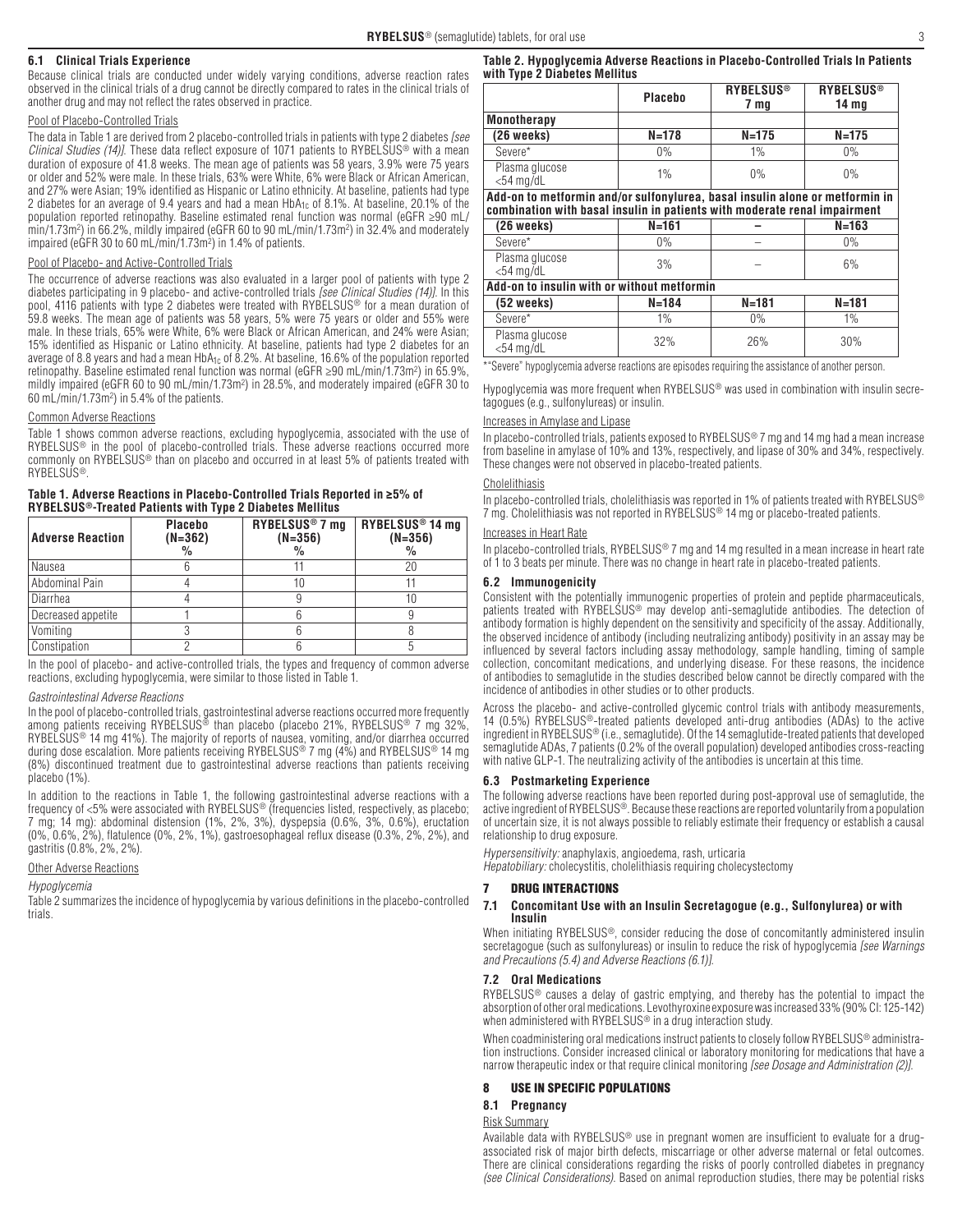to the fetus from exposure to RYBELSUS® during pregnancy. RYBELSUS® should be used during pregnancy only if the potential benefit justifies the potential risk to the fetus.

In pregnant rats administered semaglutide during organogenesis, embryofetal mortality, structural abnormalities and alterations to growth occurred at maternal exposures below the maximum recommended human dose (MRHD) based on AUC. In rabbits and cynomolgus monkeys administered semaglutide during organogenesis, early pregnancy losses and structural abnormalities were observed at exposure below the MRHD (rabbit) and ≥10-fold the MRHD (monkey). These findings coincided with a marked maternal body weight loss in both animal species *(see Data)*.

The estimated background risk of major birth defects is 6–10% in women with pre-gestational diabetes with an HbA<sub>1c</sub> >7 and has been reported to be as high as 20–25% in women with a HbA<sub>1c</sub> >10. In the U.S. general population, the estimated background risk of major birth defects and miscarriage in clinically recognized pregnancies is 2-4% and 15-20%, respectively.

### Clinical Considerations

#### *Disease associated maternal and fetal risk*

Poorly controlled diabetes during pregnancy increases the maternal risk for diabetic ketoacidosis, pre-eclampsia, spontaneous abortions, preterm delivery, and delivery complications. Poorly controlled diabetes increases the fetal risk for major birth defects, stillbirth, and macrosomia related morbidity.

## Data

### *Animal Data*

In a combined fertility and embryofetal development study in rats, subcutaneous doses of 0.01, 0.03 and 0.09 mg/kg/day (0.2-, 0.7-, and 2.1-fold the MRHD) were administered to males for 4 weeks prior to and throughout mating and to females for 2 weeks prior to mating, and throughout organogenesis to Gestation Day 17. In parental animals, pharmacologically mediated reductions in body weight gain and food consumption were observed at all dose levels. In the offspring, reduced growth and fetuses with visceral (heart blood vessels) and skeletal (cranial bones, vertebra, ribs) abnormalities were observed at the human exposure.

In an embryofetal development study in pregnant rabbits, subcutaneous doses of 0.0010, 0.0025 or 0.0075 mg/kg/day (0.06-, 0.6-, and 4.4-fold the MRHD) were administered throughout organogenesis from Gestation Day 6 to 19. Pharmacologically mediated reductions in maternal body weight gain and food consumption were observed at all dose levels. Early pregnancy losses and increased incidences of minor visceral (kidney, liver) and skeletal (sternebra) fetal abnormalities were observed at ≥0.0025 mg/kg/day, at clinically relevant exposures.

In an embryofetal development study in pregnant cynomolgus monkeys, subcutaneous doses of 0.015, 0.075, and 0.15 mg/kg twice weekly (1.9-, 9.9-, and 29-fold the MRHD) were administered throughout organogenesis, from Gestation Day 16 to 50. Pharmacologically mediated, marked initial maternal body weight loss and reductions in body weight gain and food consumption coincided with the occurrence of sporadic abnormalities (vertebra, sternebra, ribs) at ≥0.075 mg/ kg twice weekly (≥9X human exposure).

In a pre- and postnatal development study in pregnant cynomolgus monkeys, subcutaneous doses of 0.015, 0.075, and 0.15 mg/kg twice weekly (1.3-, 6.4-, and 14-fold the MRHD) were administered from Gestation Day 16 to 140. Pharmacologically mediated marked initial maternal body weight loss and reductions in body weight gain and food consumption coincided with an increase in early pregnancy losses and led to delivery of slightly smaller offspring at ≥0.075 mg/kg twice weekly (≥6X human exposure).

Salcaprozate sodium (SNAC), an absorption enhancer in RYBELSUS®, crosses the placenta and reaches fetal tissues in rats. In a pre- and postnatal development study in pregnant Sprague Dawley rats, SNAC was administered orally at 1,000 mg/kg/day (exposure levels were not measured) on Gestation Day 7 through lactation day 20. An increase in gestation length, an increase in the number of stillbirths and a decrease in pup viability were observed.

### **8.2 Lactation**

## Risk Summary

There are no data on the presence of semaglutide in human milk, the effects on the breastfed infant, or the effects on milk production. Semaglutide was present in the milk of lactating rats. SNAC and/or its metabolites concentrated in the milk of lactating rats. When a substance is present in animal milk, it is likely that the substance will be present in human milk *(see Data)*. There are no data on the presence of SNAC in human milk. Since the activity of UGT2B7, an enzyme involved in SNAC clearance, is lower in infants compared to adults, higher SNAC plasma levels may occur in neonates and infants. Because of the unknown potential for serious adverse reactions in the breastfed infant due to the possible accumulation of SNAC from breastfeeding and because there are alternative formulations of semaglutide that can be used during lactation, advise patients that breastfeeding is not recommended during treatment with RYBELSUS®.

### Data

In lactating rats, semaglutide was detected in milk at levels 3-12 fold lower than in maternal plasma. SNAC and/or its metabolites were detected in milk of lactating rats following a single maternal administration on lactation day 10. Mean levels of SNAC and/or its metabolites in milk were approximately 2-12 fold higher than in maternal plasma.

#### **8.3 Females and Males of Reproductive Potential**

Discontinue RYBELSUS® in women at least 2 months before a planned pregnancy due to the long washout period for semaglutide *[see Use in Specific Populations (8.1)]*.

#### **8.4 Pediatric Use**

Safety and efficacy of RYBELSUS<sup>®</sup> have not been established in pediatric patients (younger than 18 years).

#### **8.5 Geriatric Use**

In the pool of glycemic control trials, 1229 (29.9%) RYBELSUS<sup>®</sup>-treated patients were 65 years of age and over and 199 (4.8%) RYBELSUS®-treated patients were 75 years of age and over. In PIONEER 6, the cardiovascular outcomes trial, 891 (56.0%) RYBELSUS<sup>®</sup>-treated patients were 65 years of age and over and 200 (12.6%) RYBELSUS®-treated patients were 75 years of age and over.

No overall differences in safety or efficacy were detected between these patients and younger patients, but greater sensitivity of some older individuals cannot be ruled out.

### **8.6 Renal Impairment**

The safety and efficacy of RYBELSUS® was evaluated in a 26-week clinical study that included 324 patients with moderate renal impairment (eGFR 30 to 59 mL/min/1.73m2 ) *[see Clinical Studies (14.1)]*. In patients with renal impairment including end-stage renal disease (ESRD), no clinically relevant change in semaglutide pharmacokinetics (PK) was observed *[see Clinical Pharmacology (12.3)]*.

No dose adjustment of RYBELSUS® is recommended for patients with renal impairment.

#### **8.7 Hepatic Impairment**

In a study in subjects with different degrees of hepatic impairment, no clinically relevant change in semaglutide pharmacokinetics (PK) was observed *[see Clinical Pharmacology (12.3)]*.

No dose adjustment of RYBELSUS<sup>®</sup> is recommended for patients with hepatic impairment.

### 10 OVERDOSAGE

In the event of overdose, appropriate supportive treatment should be initiated according to the patient's clinical signs and symptoms. A prolonged period of observation and treatment for these symptoms may be necessary, taking into account the long half-life of RYBELSUS® of approximately 1 week.

### 11 DESCRIPTION

RYBELSUS<sup>®</sup> tablets, for oral use, contain semaglutide, a GLP-1 receptor agonist. The peptide backbone is produced by yeast fermentation. The main protraction mechanism of semaglutide is albumin binding, facilitated by modification of position 26 lysine with a hydrophilic spacer and a C18 fatty di-acid. Furthermore, semaglutide is modified in position 8 to provide stabilization against degradation by the enzyme dipeptidyl-peptidase 4 (DPP-4). A minor modification was made in position 34 to ensure the attachment of only one fatty di-acid. The molecular formula is C187H291N45O59 and the molecular weight is 4113.58 g/mol.

#### Structural formula:



Semaglutide is a white to almost white hygroscopic powder. Each tablet of RYBELSUS® contains 3 mg, 7 mg or 14 mg of semaglutide and the following inactive ingredients: magnesium stearate, microcrystalline cellulose, povidone and salcaprozate sodium (SNAC).

## 12 CLINICAL PHARMACOLOGY

## **12.1 Mechanism of Action**

Semaglutide is a GLP-1 analogue with 94% sequence homology to human GLP-1. Semaglutide acts as a GLP-1 receptor agonist that selectively binds to and activates the GLP-1 receptor, the target for native GLP-1.

GLP-1 is a physiological hormone that has multiple actions on glucose, mediated by the GLP-1 receptors.

The principal mechanism of protraction resulting in the long half-life of semaglutide is albumin binding, which results in decreased renal clearance and protection from metabolic degradation. Furthermore, semaglutide is stabilized against degradation by the DPP-4 enzyme.

Semaglutide reduces blood glucose through a mechanism where it stimulates insulin secretion and lowers glucagon secretion, both in a glucose-dependent manner. Thus, when blood glucose is high, insulin secretion is stimulated and glucagon secretion is inhibited. The mechanism of blood glucose lowering also involves a minor delay in gastric emptying in the early postprandial phase.

### **12.2 Pharmacodynamics**

All pharmacodynamic evaluations were performed after 12 weeks of treatment (including dose escalation) at steady state semaglutide injection 1 mg.

### Fasting and Postprandial Glucose

Semaglutide reduces fasting and postprandial glucose concentrations. In patients with type 2 diabetes, treatment with semaglutide injection 1 mg resulted in reductions in glucose in terms of absolute change from baseline and relative reduction compared to placebo of 29 mg/dL (22%) for fasting glucose, 74 mg/dL (36%) for 2 hour postprandial glucose, and 30 mg/dL (22%) for mean 24 hour glucose concentration.

### Insulin Secretion

Both first- and second-phase insulin secretion are increased in patients with type 2 diabetes treated with semaglutide compared with placebo.

### Glucagon Secretion

Semaglutide lowers the fasting and postprandial glucagon concentrations.

#### Glucose dependent insulin and glucagon secretion

Semaglutide lowers high blood glucose concentrations by stimulating insulin secretion and lowering glucagon secretion in a glucose-dependent manner.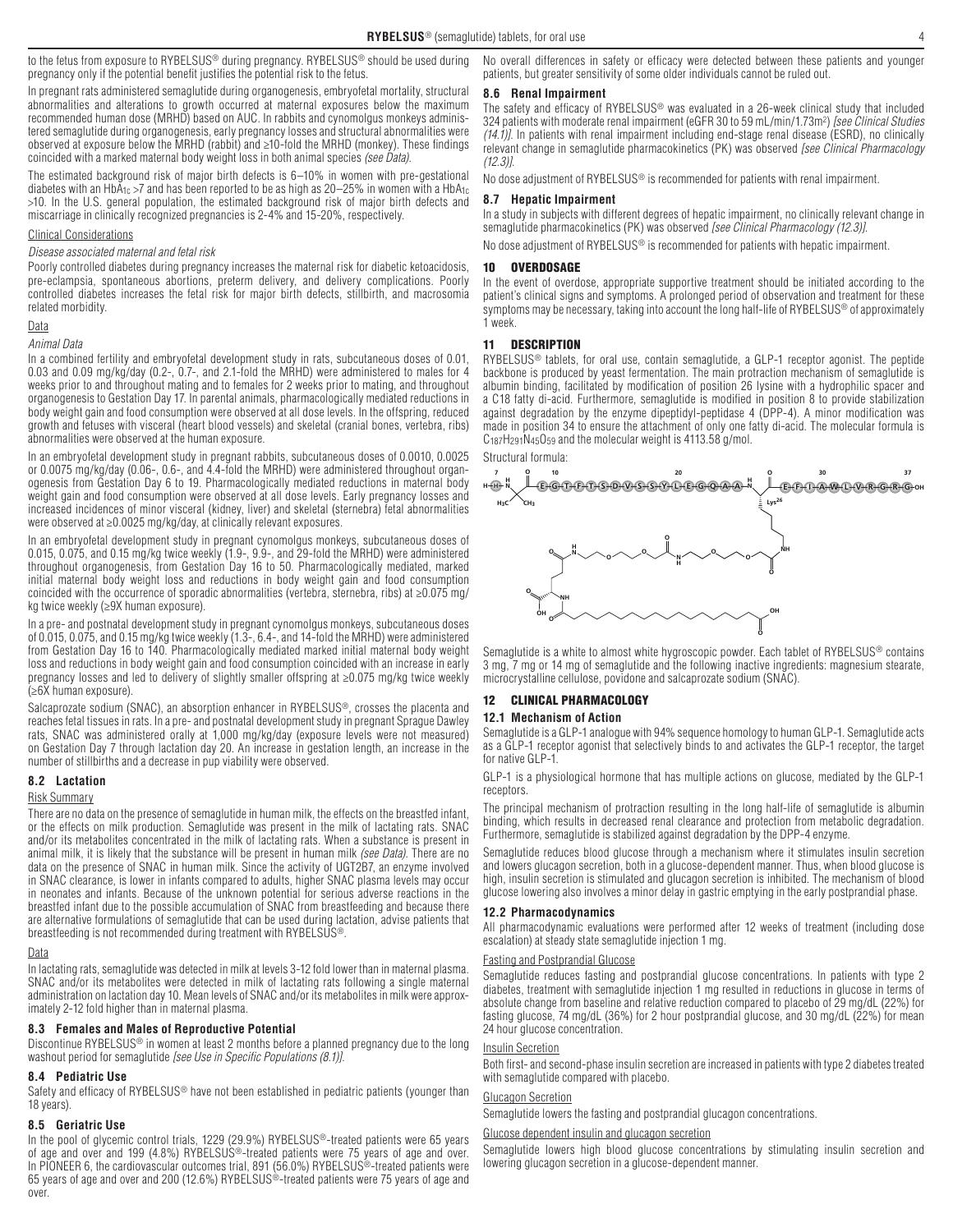During induced hypoglycemia, semaglutide did not alter the counter regulatory responses of increased glucagon compared to placebo and did not impair the decrease of C-peptide in patients with type 2 diabetes.

#### Gastric emptying

Semaglutide causes a delay of early postprandial gastric emptying, thereby reducing the rate at which glucose appears in the circulation postprandially.

#### Cardiac electrophysiology (QTc)

The effect of subcutaneously administered semaglutide on cardiac repolarization was tested in a thorough QTc trial. At an average exposure level 4-fold higher than that of the maximum recommended dose of RYBELSUS®, semaglutide does not prolong QTc intervals to any clinically relevant extent.

### **12.3 Pharmacokinetics**

### **Absorption**

Semaglutide is co-formulated with salcaprozate sodium which facilitates the absorption of semaglutide after oral administration. The absorption of semaglutide predominantly occurs in the stomach.

Population pharmacokinetics (PK) estimated semaglutide exposure to increase in a dose-proportional manner. In patients with type 2 diabetes, the mean population-PK estimated steady-state concentrations following once daily oral administration of 7 and 14 mg semaglutide were approximately 6.7 nmol/L and 14.6 nmol/L, respectively.

Following oral administration, maximum concentration of semaglutide is reached 1 hour post-dose. Steady-state exposure is achieved following 4-5 weeks administration.

Population-PK estimated absolute bioavailability of semaglutide to be approximately 0.4%-1%, following oral administration.

### **Distribution**

The estimated volume of distribution of semaglutide following oral administration in healthy subjects is approximately 8 L. Semaglutide is extensively bound to plasma albumin (>99%).

### Elimination

With an elimination half-life of approximately 1 week, semaglutide is present in the circulation for about 5 weeks after the last dose. The clearance of semaglutide following oral administration in healthy subjects is approximately 0.04 L/h.

#### *Metabolism*

The primary route of elimination for semaglutide is metabolism following proteolytic cleavage of the peptide backbone and sequential beta-oxidation of the fatty acid side chain.

#### *Excretion*

The primary excretion routes of semaglutide-related material are via the urine and feces. Approximately 3% of the absorbed dose is excreted in the urine as intact semaglutide.

#### Specific Populations

Based on a population pharmacokinetic analysis, age, sex, race, ethnicity, upper GI disease, and renal impairment do not have a clinically meaningful effect on the pharmacokinetics of semaglutide. The exposure of semaglutide decreases with an increase in body weight. However, RYBELSUS® doses of 7 mg and 14 mg provide adequate systemic exposure over the body weight range of 40-188 kg evaluated in the clinical trials. The effects of intrinsic factors on the pharmacokinetics of semaglutide are shown in Figure 1.

**Figure 1. Impact of intrinsic factors on semaglutide exposure**

| <b>Intrinsic factor</b> |                                           | Relative exposure (Cavg)<br>Ratio and 90% CI |   |  |
|-------------------------|-------------------------------------------|----------------------------------------------|---|--|
| Sex                     | Male                                      | ⊢●⊣                                          |   |  |
| Age group               | 65-74 years<br>$>=75$ years               |                                              |   |  |
| Race                    | <b>Black or African American</b><br>Asian |                                              |   |  |
| Ethnicity               | Hispanic or Latino                        |                                              |   |  |
| Body weight             | 56 kg<br>129 kg                           | ⊷                                            | ⊷ |  |
| Upper GI disease        | With Upper GI disease                     | ⊢⊷                                           |   |  |
| Renal function          | Mild<br>Moderate                          |                                              |   |  |
|                         | 0.5                                       |                                              | 2 |  |

Semaglutide exposure (Cavg) relative to reference subject profile: White, non-Hispanic or Latino female aged 18-64 years, with body weight of 85 kg, without upper GI disease or renal impairment, dosed 14 mg. Body weight categories (56 and 129 kg) represent the 5% and 95% percentiles in the dataset.

Abbreviations: Cavg: average semaglutide concentration. GI: gastrointestinal. CI: confidence interval.

*Patients with Renal impairment* - Renal impairment does not impact the pharmacokinetics of semaglutide in a clinically relevant manner. This was shown in a study with 10 consecutive days of once daily oral doses of semaglutide in patients with different degrees of renal impairment (mild, moderate, severe, end staged renal disease) compared with subjects with normal renal function. This was also shown for subjects with both type 2 diabetes and renal impairment based on data from clinical studies (Figure 1).

*Patients with Hepatic impairment* - Hepatic impairment does not have any impact on the exposure of semaglutide. The pharmacokinetics of semaglutide were evaluated in patients with different degrees of hepatic impairment (mild, moderate, severe) compared with subjects with normal hepatic function in a study with 10 consecutive days of once daily oral doses of semaglutide.

*Patients with disease in the upper GI tract* - Upper GI disease (chronic gastritis and/or gastroesophageal reflux disease) does not impact semaglutide pharmacokinetics in a clinically relevant manner. This was shown in a study in patients with type 2 diabetes with or without upper GI disease dosed for 10 consecutive days with once daily oral doses of semaglutide.

*Pediatric Patients* - Semaglutide has not been studied in pediatric patients.

#### **Drug Interaction Studies**

In vitro studies have shown very low potential for semaglutide to inhibit or induce CYP enzymes, and to inhibit drug transporters.

The delay of gastric emptying with semaglutide may influence the absorption of concomitantly administered oral medicinal products. Trials were conducted to study the potential effect of semaglutide on the absorption of oral medications taken with semaglutide administered orally at steady-state exposure.

No clinically relevant drug-drug interaction with semaglutide (Figure 2) was observed based on the evaluated medications. Total exposure (AUC) of thyroxine (adjusted for endogenous levels) was increased by 33% following administration of a single dose of levothyroxine 600 µg concurrently administered with semaglutide. Maximum exposure (Cmax) was unchanged *[see Drug Interactions (7.2)]*.

|             | Figure 2. Impact of semaglutide on the exposure of treatment with other oral |  |  |  |
|-------------|------------------------------------------------------------------------------|--|--|--|
| medications |                                                                              |  |  |  |

| Co-administered<br>medication      |                                                      |     | <b>Relative exposure</b><br>Ratio and 90% CI |                |
|------------------------------------|------------------------------------------------------|-----|----------------------------------------------|----------------|
| Lisinopril                         | $AUC0 - \infty$<br>Cmax                              |     |                                              |                |
| S-warfarin                         | $AUC_0-\infty$<br>$C_{\text{max}}$                   |     | ⊢                                            |                |
| R-warfarin                         | $AUC0 - \infty$<br>$C_{\text{max}}$                  |     | ⊷                                            |                |
| Metformin                          | $\overline{AUC}_{0-12h}$<br>C <sub>max</sub>         |     |                                              |                |
| Digoxin                            | $AUC_0-\infty$<br>Cmax                               |     |                                              |                |
| Ethinylestradiol<br>Levonorgestrel | $AUC0-24h$<br>$C_{\text{max}}$<br>$AUC0-24h$<br>Cmax |     | ╼                                            |                |
| <b>Furosemide</b>                  | $AUC_0-\infty$<br>Cmax                               |     |                                              |                |
| Rosuvastatin                       | $AUC_0-\infty$<br>Cmax                               |     |                                              |                |
| Levothyroxine                      | bcAUC0-48h<br><b>bcCmax</b>                          |     |                                              |                |
|                                    |                                                      | 0.5 |                                              | $\overline{2}$ |

Relative exposure in terms of AUC and C<sub>max</sub> for each medication when given with semaglutide compared to without semaglutide. Metformin and oral contraceptive drug (ethinylestradiol/levonorgestrel) were assessed at steady state. Effect on levothyroxine is measured as baseline corrected total T4 (thyroxine) concentration. Lisinopril, warfarin (S-warfarin/R-warfarin), digoxin, furosemide, rosuvastatin and levothyroxine were assessed after a single dose.

Abbreviations: AUC: area under the curve. C<sub>max</sub>: maximum concentration. CI: confidence interval.

No clinically relevant change in semaglutide exposure was observed when taken with omeprazole.

#### 13 NONCLINICAL TOXICOLOGY

## **13.1 Carcinogenesis, Mutagenesis, Impairment of Fertility**

In a 2-year carcinogenicity study in CD-1 mice, subcutaneous doses of 0.3, 1 and 3 mg/kg/day [9-, 33- and 113- fold the maximum recommended human dose (MRHD) of RYBELSUS® 14 mg, based on AUC] were administered to the males, and 0.1, 0.3 and 1 mg/kg/day (3-, 9-, and 33-fold MRHD) were administered to the females. A statistically significant increase in thyroid C-cell adenomas and a numerical increase in C-cell carcinomas were observed in males and females at all dose levels (>3X human exposure).

In a 2-year carcinogenicity study in Sprague Dawley rats, subcutaneous doses of 0.0025, 0.01, 0.025 and 0.1 mg/kg/day were administered (below quantification, 0.8-, 1.8- and 11-fold the exposure at the MRHD). A statistically significant increase in thyroid C-cell adenomas was observed in males and females at all dose levels, and a statistically significant increase in thyroid C-cell carcinomas was observed in males at ≥0.01 mg/kg/day, at clinically relevant exposures.

Human relevance of thyroid C-cell tumors in rats is unknown and could not be determined by clinical studies or nonclinical studies *[see Boxed Warning and Warnings and Precautions (5.1)]*.

Semaglutide was not mutagenic or clastogenic in a standard battery of genotoxicity tests (bacterial mutagenicity (Ames), human lymphocyte chromosome aberration, rat bone marrow micronucleus).

In a combined fertility and embryo-fetal development study in rats, subcutaneous doses of 0.01, 0.03 and 0.09 mg/kg/day (0.2-, 0.7- and 2.1-fold the MRHD) were administered to male and female rats. Males were dosed for 4 weeks prior to mating, and females were dosed for 2 weeks prior to mating and throughout organogenesis until Gestation Day 17. No effects were observed on male fertility. In females, an increase in estrus cycle length was observed at all dose levels, together with a small reduction in numbers of corpora lutea at ≥0.03 mg/kg/day. These effects were likely an adaptive response secondary to the pharmacological effect of semaglutide on food consumption and body weight.

## **13.2 Animal Toxicology and/or Pharmacology**

Increase in lactate levels and decrease in glucose levels in the plasma and cerebrospinal fluid (CSF) were observed in mechanistic studies with SNAC in rats. Small but statistically significant increases in lactate levels (up to 2-fold) were observed in a few animals at approximately the clinical exposure. At higher exposures these findings were associated with moderate to marked adverse clinical signs (lethargy, abnormal respiration, ataxia, and reduced activity, body tone and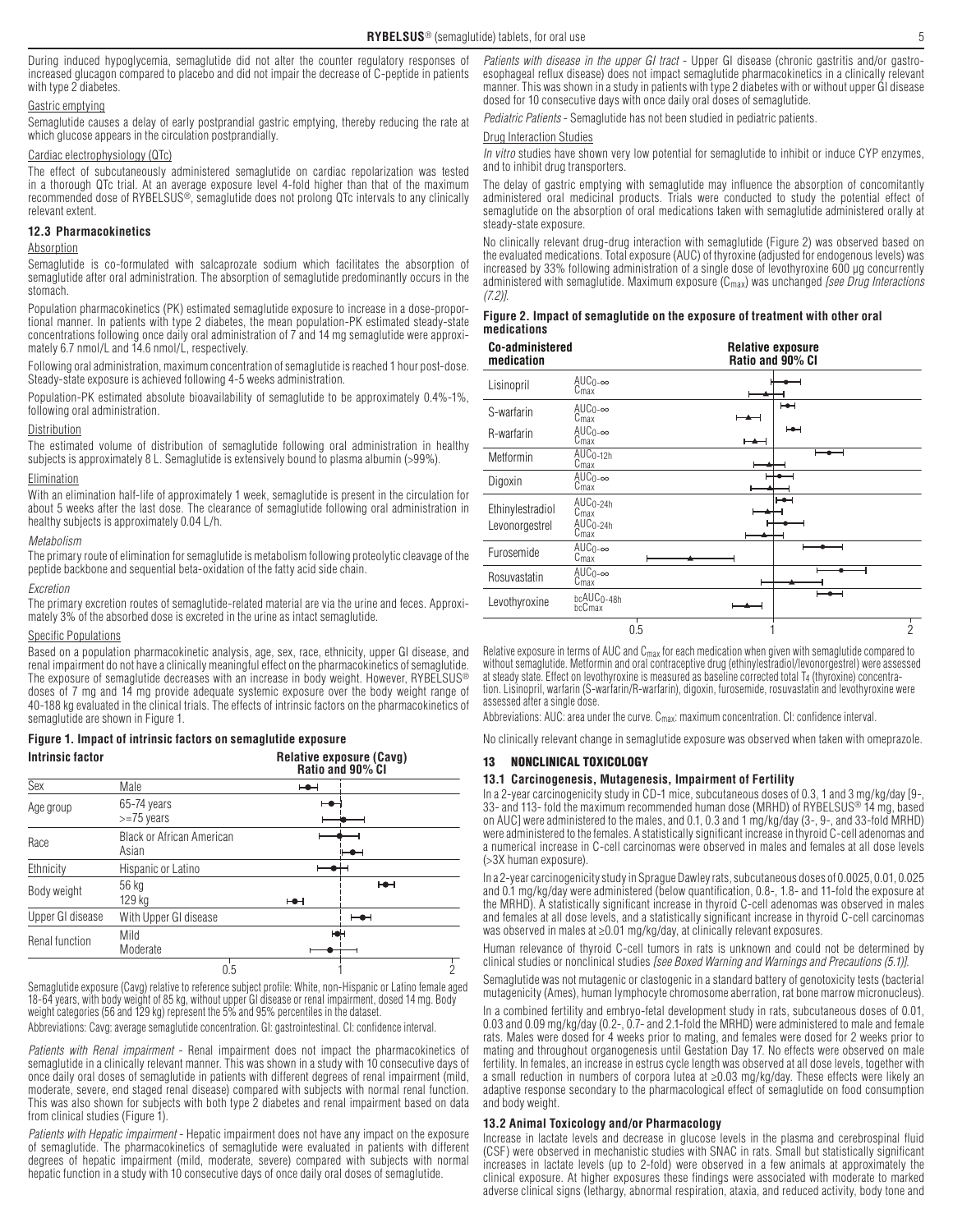reflexes) and marked decreases in plasma and CSF glucose levels. These findings are consistent with inhibition of cellular respiration and lead to mortality at SNAC concentrations ≥100-times the clinical Cmax.

## 14 CLINICAL STUDIES

### **14.1 Overview of Clinical Studies**

RYBELSUS® has been studied as monotherapy and in combination with metformin, sulfonylureas, sodium-glucose co-transporter-2 (SGLT-2) inhibitors, insulins, and thiazolidinediones in patients with type 2 diabetes. The efficacy of RYBELSUS<sup>®</sup> was compared with placebo, empagliflozin, sitagliptin, and liraglutide. RYBELSUS® has also been studied in patients with type 2 diabetes with mild and moderate renal impairment.

In patients with type 2 diabetes, RYBELSUS® produced clinically significant reduction from baseline in  $HbA_{1c}$  compared with placebo.

The efficacy of RYBELSUS® was not impacted by baseline age, gender, race, ethnicity, BMI, body weight, diabetes duration and level of renal impairment.

### **14.2 Monotherapy Use of RYBELSUS® in Patients with Type 2 Diabetes Mellitus**

In a 26-week double-blind trial (NCT02906930), 703 patients with type 2 diabetes inadequately controlled with diet and exercise were randomized to RYBELSUS® 3 mg, RYBELSUS® 7 mg or RYBELSUS® 14 mg once daily or placebo. Patients had a mean age of 55 years and 51% were men. The mean duration of type 2 diabetes was 3.5 years, and the mean BMI was 32 kg/m2. Overall, 75% were White, 5% were Black or African American, and 17% were Asian; 26% identified as Hispanic or Latino ethnicity.

Monotherapy with RYBELSUS® 7 mg and RYBELSUS® 14 mg once daily for 26 weeks resulted in a statistically significant reduction in  $HbA_{1c}$  compared with placebo (see Table 3).

### **Table 3. Results at Week 26 in a Trial of RYBELSUS® as Monotherapy in Adult Patients with Type 2 Diabetes Mellitus Inadequately Controlled with Diet and Exercise**

|                                                   | <b>Placebo</b> | <b>RYBELSUS®</b><br>7 mg              | <b>RYBELSUS®</b><br>14 mg             |
|---------------------------------------------------|----------------|---------------------------------------|---------------------------------------|
| Intent-to-Treat (ITT) Population (N) <sup>a</sup> | 178            | 175                                   | 175                                   |
| $HbA1c$ (%)                                       |                |                                       |                                       |
| Baseline (mean)                                   | 7.9            | 8.0                                   | 8.0                                   |
| Change at week 26 <sup>b</sup>                    | $-0.3$         | $-1.2$                                | $-1.4$                                |
| Difference from placebob<br>[95% CI]              |                | $-0.9$<br>$[-1.1; -0.6]$ <sup>c</sup> | $-1.1$<br>$[-1.3; -0.9]$ <sup>c</sup> |
| Patients (%) achieving $HbA_{1c} < 7\%$           | 31             | 69                                    | 77                                    |
| $FPG$ (mg/dL)                                     |                |                                       |                                       |
| Baseline (mean)                                   | 160            | 162                                   | 158                                   |
| Change at week 26 <sup>b</sup>                    | -3             | $-28$                                 | $-33$                                 |

ªThe intent-to-treat population includes all randomized patients. At week 26, the primary HbA<sub>1c</sub> endpoint was<br>missing for 5.6%, 8.6% and 8.6% of patients randomized to placebo, RYBELSUS® 7 mg and RYBELSUS® 14 mg, respectively. Missing data were imputed by a pattern mixture model using multiple imputation (MI). Pattern was defined by randomized treatment and treatment status at week 26. During the trial, additional anti-diabetic medication was initiated as an add on to randomized treatment by 15%, 2% and 1% of patients randomized to placebo, RYBELSUS® 7 mg and RYBELSUS® 14 mg, respectively.

bEstimated using an ANCOVA model based on data irrespectively of discontinuation of trial product or initiation of rescue medication adjusted for baseline value and region.

c p<0.001 (unadjusted 2-sided) for superiority, controlled for multiplicity.

The mean baseline body weight was 88.6 kg, 89.0 kg and 88.1 kg in the placebo, RYBELSUS® 7 mg and RYBELSUS® 14 mg arms, respectively. The mean changes from baseline to week 26 were -1.4 kg, -2.3 kg and -3.7 kg in the placebo, RYBELSUS® 7 mg, and RYBELSUS® 14 mg arms, respectively. The difference from placebo (95% CI) for RYBELSUS® 7 mg was -0.9 kg (-1.9, 0.1) and for RYBELSUS® 14 mg was -2.3 kg (-3.1, -1.5).

### **14.3 Combination Therapy Use of RYBELSUS® in Patients with Type 2 Diabetes Mellitus**

### Combination with metformin

In a 26-week trial (NCT02863328), 822 patients with type 2 diabetes were randomized to RYBELSUS® 14 mg once daily or empagliflozin 25 mg once daily, all in combination with metformin. Patients had a mean age of 58 years and 50% were men. The mean duration of type 2 diabetes was 7.4 years, and the mean BMI was 33 kg/m<sup>2</sup>. Overall, 86% were White, 7% were Black or African American, and 6% were Asian; 24% identified as Hispanic or Latino ethnicity.

Treatment with RYBELSUS® 14 mg once daily for 26 weeks resulted in a statistically significant reduction in HbA<sub>1c</sub> compared to empagliflozin 25 mg once daily (see Table 4).

### **Table 4. Results at Week 26 in a Trial of RYBELSUS® Compared to Empagliflozin in Adult Patients with Type 2 Diabetes Mellitus In Combination with Metformin**

|                                                        | <b>RYBELSUS®</b><br>14 mg             | Empagliflozin<br>25 <sub>mg</sub> |
|--------------------------------------------------------|---------------------------------------|-----------------------------------|
| Intent-to-Treat (ITT) Population (N) <sup>a</sup>      | 411                                   | 410                               |
| $HbA_{1c}$ (%)                                         |                                       |                                   |
| Baseline (mean)                                        | 8.1                                   | 8.1                               |
| Change at week 26 <sup>b</sup>                         | $-1.3$                                | $-0.9$                            |
| Difference from empagliflozin <sup>b</sup><br>[95% CI] | $-0.4$<br>$[-0.6, -0.3]$ <sup>c</sup> |                                   |
| Patients (%) achieving HbA <sub>1c</sub> <7%           | 67                                    | 40                                |
| $FPG$ (mg/dL)                                          |                                       |                                   |
| Baseline (mean)                                        | 172                                   | 174                               |
| Change at week 26 <sup>b</sup>                         | $-36$                                 | -36                               |

<sup>a</sup>The intent-to-treat population includes all randomized patients. At week 26, the primary HbA<sub>1c</sub> endpoint was missing for 4.6% and 3.7% of patients randomized to RYBELSUS® 14 mg and empagliflozin 25 mg, respectively. Missing data were imputed by a pattern mixture model using multiple imputation (MI). Pattern was defined by randomized treatment and treatment status at week 26. During the trial, additional anti-diabetic medication was initiated as an add on to randomized treatment by 1.9% and 1.2% of patients randomized to RYBELSUS® 14 mg and empagliflozin 25 mg, respectively.

bEstimated using an ANCOVA based on data irrespectively of discontinuation of trial product or initiation of rescue medication adjusted for baseline value and region.

c p<0.001 (unadjusted 2-sided) for superiority, controlled for multiplicity.

The mean baseline body weight was 91.9 kg and 91.3 kg in the RYBELSUS® 14 mg and empagliflozin 25 mg arms, respectively. The mean changes from baseline to week 26 were -3.8 kg and -3.7 kg in the RYBELSUS® 14 mg and empagliflozin 25 mg arms, respectively. The difference from empagliflozin (95% CI) for RYBELSUS<sup>®</sup> 14 mg was -0.1 kg (-0.7, 0.5).

### Combination with metformin or metformin with sulfonyl

In a 26-week, double-blind trial (NCT02607865), 1864 patients with type 2 diabetes on metformin alone or metformin with sulfonylurea were randomized to RYBELSUS<sup>®</sup> 3 mg, RYBELSUS<sup>®</sup> 7 mg, RYBELSUS<sup>®</sup> 14 mg or sitagliptin 100 mg once daily. Patients had a mean age of 58 years and 53% were men. The mean duration of type 2 diabetes was 8.6 years, and the mean BMI was 32 kg/m2. Overall, 71% were White, 9% were Black or African American, and 13% were Asian; 17% identified as Hispanic or Latino ethnicity.

Treatment with RYBELSUS® 7 mg and RYBELSUS® 14 mg once daily for 26 weeks resulted in a statistically significant reduction in HbA<sub>1c</sub> compared to sitagliptin 100 mg once daily (see Table 5).

### **Table 5. Results at Week 26 in a Trial of RYBELSUS® Compared to Sitagliptin 100 mg Once daily in Adult Patients with Type 2 Diabetes Mellitus In Combination with Metformin or Metformin with Sulfonylurea**

|                                                      | <b>RYBELSUS®</b><br>7 mg   | <b>RYBELSUS®</b><br>14 <sub>mg</sub> | <b>Sitagliptin</b><br>100 <sub>mg</sub> |
|------------------------------------------------------|----------------------------|--------------------------------------|-----------------------------------------|
| Intent-to-Treat (ITT) Population (N) <sup>a</sup>    | 465                        | 465                                  | 467                                     |
| $HbA1c$ (%)                                          |                            |                                      |                                         |
| Baseline (mean)                                      | 8.4                        | 8.3                                  | 8.3                                     |
| Change at week 26 <sup>b</sup>                       | $-1.0$                     | $-1.3$                               | $-0.8$                                  |
| Difference from sitagliptin <sup>b</sup><br>[95% CI] | $-0.3$<br>$[-0.4; -0.1]$ c | $-0.5$<br>$[-0.6; -0.4]$ c           |                                         |
| Patients (%) achieving HbA <sub>1c</sub> <7%         | 44                         | 56                                   | 32                                      |
| $FPG$ (mg/dL)                                        |                            |                                      |                                         |
| Baseline (mean)                                      | 170                        | 168                                  | 172                                     |
| Change at week 26 <sup>b</sup>                       | $-21$                      | $-31$                                | $-15$                                   |

<sup>a</sup>The intent-to-treat population includes all randomized patients. At week 26, the primary HbA<sub>1c</sub> endpoint was missing for 5.8%, 6.2% and 4.5% of patients randomized to RYBELSUS® 7 mg, RYBELSUS® 14 mg and sitagliptin 100 mg, respectively. Missing values were imputed by a pattern mixture model using multiple imputation (MI). Pattern was defined by randomized treatment and treatment status at week 26. During the trial, additional anti-diabetic medication was initiated as an add on to randomized treatment by 2.4%, 1.1% and 2.8% of patients randomized to RYBELSUS® 7 mg, RYBELSUS® 14 mg and sitagliptin 100 mg, respectively.

bEstimated using an ANCOVA based on data irrespectively of discontinuation of trial product or initiation of rescue medication adjusted for baseline value, background medication and region.

c p<0.001 (unadjusted 2-sided) for superiority, controlled for multiplicity.

The mean baseline body weight was 91.3 kg, 91.2 kg and 90.9 kg in the RYBELSUS® 7 mg, RYBELSUS® 14 mg and sitagliptin 100 mg arms, respectively. The mean changes from baseline to week 26 were -2.2 kg, -3.1 kg and -0.6 kg in the RYBELSUS® 7 mg, RYBELSUS® 14 mg and sitagliptin 100 mg arms, respectively. The difference from sitagliptin (95% CI) for RYBELSUS<sup>®</sup>7 mg was -1.6 kg (-2.0, -1.1) and RYBELSUS® 14 mg was -2.5 kg (-3.0, -2.0).

### Combination with metformin or metformin with SGLT-2 inhibitors

In a 26-week, double-blind, double-dummy trial (NCT02863419), 711 patients with type 2 diabetes on metformin alone or metformin with SGLT-2 inhibitors were randomized to RYBELSUS® 14 mg once daily, liraglutide 1.8 mg s.c. injection once daily or placebo. Patients had a mean age of 56 years and 52% were men. The mean duration of type 2 diabetes was 7.6 years, and the mean BMI was 33 kg/m2. Overall, 73% were White, 4% were Black or African American, and 13% were Asian; 6% identified as Hispanic or Latino ethnicity.

Treatment with RYBELSUS® 14 mg once daily for 26 weeks resulted in statistically significant reductions in HbA<sub>1c</sub> compared to placebo. Treatment with RYBELSUS<sup>®</sup> 14 mg once daily for 26 weeks resulted in non-inferior reductions in HbA<sub>1c</sub> compared to liraglutide 1.8 mg (see Table 6).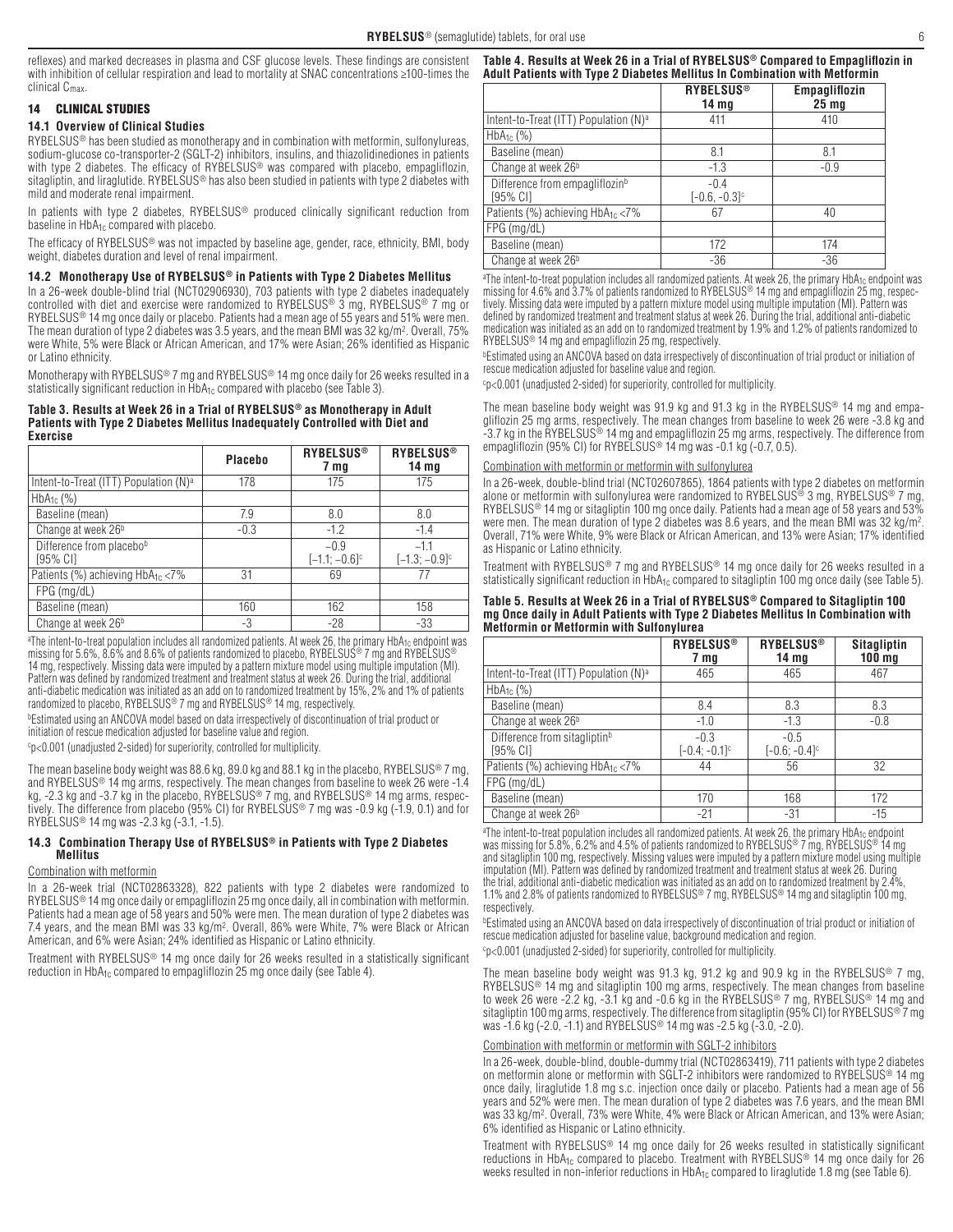### **Table 6. Results at Week 26 in a Trial of RYBELSUS® Compared to Liraglutide and Placebo in Adult Patients with Type 2 Diabetes Mellitus In Combination with Metformin or Metformin with SGLT-2i**

|                                                      | Placebo | Liraglutide<br>1.8 <sub>mq</sub> | <b>RYBELSUS<sup>®</sup></b><br>14 <sub>mg</sub> |
|------------------------------------------------------|---------|----------------------------------|-------------------------------------------------|
| Intent-to-Treat (ITT) Population (N) <sup>a</sup>    | 142     | 284                              | 285                                             |
| $HbA_{1c}$ (%)                                       |         |                                  |                                                 |
| Baseline (mean)                                      | 7.9     | 8.0                              | 8.0                                             |
| Change at week 26 <sup>b</sup>                       | $-0.2$  | $-1.1$                           | $-1.2$                                          |
| Difference from placebob<br>[95% CI]                 |         |                                  | $-1.1$<br>$[-1.2:-0.9]$ <sup>c</sup>            |
| Difference from liraglutide <sup>b</sup><br>[95% CI] |         |                                  | $-0.1$<br>$[-0.3; 0.0]$                         |
| Patients (%) achieving HbA <sub>1c</sub> <7%         | 14      | 62                               | 68                                              |
| $FPG$ (mg/dL)                                        |         |                                  |                                                 |
| Baseline (mean)                                      | 167     | 168                              | 167                                             |
| Change at week 26 <sup>b</sup>                       | $-7$    | $-34$                            | $-36$                                           |

<sup>a</sup>The intent-to-treat population includes all randomized patients. At week 26, the primary HbA<sub>1c</sub> endpoint was missing for 5.6%, 4.2% and 2.5% of patients randomized to placebo, liraglutide 1.8 mg and RYBELSUS® 14 mg, respectively. Missing values were imputed by a pattern mixture model using multiple imputation (MI). Pattern was defined by randomized treatment and treatment status at week 26. During the trial, additional anti-diabetic medication was initiated as an add on to randomized treatment by 7.7%, 3.2% and 3.5% of patients randomized to placebo, liraglutide 1.8 mg and RYBELSUS<sup>®</sup> 14 mg respectively

**bEstimated using an ANCOVA based on data irrespectively of discontinuation of trial product or initiation of** rescue medication adjusted for baseline value, background medication and region.

c p<0.001 (unadjusted 2-sided) for superiority, controlled for multiplicity.

The mean baseline body weight was 93.2 kg, 95.5 kg and 92.9 kg in the placebo, liraglutide 1.8 mg, and RYBELSUS® 14 mg arms, respectively. The mean changes from baseline to week 26 were -0.5 kg, -3.1 kg and -4.4 kg in the placebo, liraglutide 1.8 mg, and RYBELSUS® 14 mg arms, respectively. The difference from placebo (95% CI) for RYBELSUS® 14 mg was -3.8 kg (-4.7, -3.0). The difference from liraglutide 1.8 mg for RYBELSUS® 14 mg was -1.2 (-1.9, -0.6).

Combination in patients with Type 2 Diabetes Mellitus and Moderate Renal Impairment with

Metformin alone, Sulfonylurea alone, Basal Insulin alone, or Metformin in Combination with either Sulfonylurea or Basal Insulin

In a 26-week, double-blind trial (NCT02827708), 324 patients with moderate renal impairment (eGFR<sub>CKD-EPI</sub> 30–59 mL/min/1.73 m²) were randomized to RYBELSUS® 14 mg or placebo once daily. RYBELSUS® was added to the patient's stable pre-trial antidiabetic regimen. The insulin dose was reduced by 20% at randomization for patients on basal insulin. Dose reduction of insulin and sulfonylurea was allowed in case of hypoglycemia; up titration of insulin was allowed but not beyond the pre-trial dose.

Patients had a mean age of 70 years and 48% were men. The mean duration of type 2 diabetes was 14 years, and the mean BMI was 32 kg/m2. Overall, 96% were White, 4% were Black or African American, and 0.3% were Asian; 6.5% identified as Hispanic or Latino ethnicity. 39.5% of patients had an eGFR value of 30 to 44 mL/min/1.73 m<sup>2</sup>.

Treatment with RYBELSUS® 14 mg once daily for 26 weeks resulted in a statistically significant reduction in HbA<sub>1c</sub> from baseline compared to placebo (see Table 7).

### **Table 7. Results at Week 26 in a Trial of RYBELSUS® Compared to Placebo in Patients With Moderate Renal Impairment**

|                                                   | <b>Placebo</b> | <b>RYBELSUS<sup>®</sup></b><br>14 <sub>mg</sub> |
|---------------------------------------------------|----------------|-------------------------------------------------|
| Intent-to-Treat (ITT) Population (N) <sup>a</sup> | 161            | 163                                             |
| $HbA_{1c}$ (%)                                    |                |                                                 |
| Baseline (mean)                                   | 7.9            | 8.0                                             |
| Change at week 26 <sup>b</sup>                    | $-0.2$         | $-1.0$                                          |
| Difference from placebob<br>[95% CI]              |                | $-0.8$<br>$[-1.0; -0.6]$ <sup>c</sup>           |
| Patients (%) achieving HbA <sub>1c</sub> <7%      | 23             | 58                                              |
| $FPG$ (mg/dL)                                     |                |                                                 |
| Baseline (mean)                                   | 164            | 164                                             |
| Change at week 26 <sup>b</sup>                    | $-7$           | $-28$                                           |

a The intent-to-treat population includes all randomized patients including patients on rescue medication. At week 26, the primary HbA<sub>1c</sub> endpoint was missing for 3.7% and 5.5% of patients randomized to placebo<br>and RYBELSUS® 14 mg, respectively. Missing values were imputed by a pattern mixture model using multiple imputation (MI). Pattern was defined by randomized treatment and treatment status at week 26. During the trial, additional anti-diabetic medication was initiated as an add on to randomized treatment by 10% and 4.3% of patients randomized to placebo and RYBELSUS® 14 mg, respectively.<br><sup>b</sup>Estimated using an ANCOVA based on data irrespectively of discontinuation of trial product or initiation of

rescue medication adjusted for baseline value, background medication, renal status and region.

c p<0.001 (unadjusted 2-sided) for superiority, controlled for multiplicity.

The mean baseline body weight was 90.4 kg and 91.3 kg in the placebo and RYBELSUS® 14 mg arms, respectively. The mean changes from baseline to week 26 were -0.9 kg and -3.4 kg in the placebo and RYBELSUS® 14 mg arms, respectively. The difference from placebo (95% CI) for RYBELSUS® 14 mg was -2.5 kg (-3.2, -1.8).

## Combination with Insulin with or without Metformin

In a 26-week double blind trial (NCT03021187), 731 patients with type 2 diabetes inadequately controlled on insulin (basal, basal/bolus or premixed) with or without metformin, were randomized to RYBELSUS® 3 mg, 7 mg and 14 mg once daily or placebo once daily. All patients reduced their

insulin dose by 20% at randomization to reduce the risk of hypoglycemia. Patients were allowed to increase the insulin dose only up to the starting insulin dose prior to randomization.

Patients had a mean age of 61 years and 54% were men. The mean duration of type 2 diabetes was 15 years, and the mean BMI was 31 kg/m2. Overall, 51% were White, 7% were Black or African American, and 36% were Asian; 13% identified as Hispanic or Latino ethnicity.

Treatment with RYBELSUS® 7 mg and 14 mg once daily for 26 weeks resulted in a statistically significant reduction in HbA<sub>1c</sub> from baseline compared to placebo once daily (see Table 8).

**Table 8. Results at Week 26 in a Trial of RYBELSUS® Compared to Placebo in Adult Patients with Type 2 Diabetes Mellitus In Combination with Insulin alone or with Metformin**

|                                                   | <b>Placebo</b> | <b>RYBELSUS<sup>®</sup></b><br>7 mg   | <b>RYBELSUS®</b><br>14 mg             |
|---------------------------------------------------|----------------|---------------------------------------|---------------------------------------|
| Intent-to-Treat (ITT) Population (N) <sup>a</sup> | 184            | 182                                   | 181                                   |
| $HbA1c$ (%)                                       |                |                                       |                                       |
| Baseline (mean)                                   | 8.2            | 8.2                                   | 8.2                                   |
| Change at week 26 <sup>b</sup>                    | $-0.1$         | $-0.9$                                | $-1.3$                                |
| Difference from placebo <sup>b</sup><br>[95% CI]  |                | $-0.9$<br>$[-1.1; -0.7]$ <sup>c</sup> | $-1.2$<br>$[-1.4; -1.0]$ <sup>c</sup> |
| Patients (%) achieving HbA <sub>1c</sub> <7%      |                | 43                                    | 58                                    |
| $FPG$ (mg/dL)                                     |                |                                       |                                       |
| Baseline (mean)                                   | 150            | 153                                   | 150                                   |
| Change at week 26 <sup>b</sup>                    | 5              | $-20$                                 | $-24$                                 |

<sup>a</sup>The intent-to-treat population includes all randomized patients. At week 26, the primary HbA<sub>1c</sub> endpoint was missing for 4.3%, 4.4%, and 4.4% of patients randomized to placebo, RYBELSUS® 7 mg and RYBELSUS® 14 mg, respectively. Missing values were imputed by a pattern mixture model using multiple imputation (MI). Pattern was defined by randomized treatment and treatment status at week 26. During the trial, additional anti-diabetic medication was initiated as an add on to randomized treatment by 4.9%, 1.1 % and 2.2% of patients randomized to placebo, RYBELSUS® 7 mg and RYBELSUS® 14 mg, respectively.

<sup>b</sup>Estimated using an ANCOVA based on data irrespectively of discontinuation of trial product or initiation of rescue medication adjusted for baseline value, background medication and region.

c p<0.001 (unadjusted 2-sided) for superiority, controlled for multiplicity.

The mean baseline body weight was 86.0 kg, 87.1 kg and 84.6 kg in the placebo, RYBELSUS® 7 mg, and RYBELSUS® 14 mg arms, respectively. The mean changes from baseline to week 26 were -0.4 kg, -2.4 kg and -3.7 kg in the placebo, RYBELSUS® 7 mg, and RYBELSUS® 14 mg arms, respectively. The difference from placebo (95% CI) for RYBELSUS® 7 mg was -2.0 kg (-3.0, -1.0), and for RYBELSUS<sup>®</sup> 14 mg was  $-3.3$  kg  $(-4.2, -2.3)$ .

### **14.4 Cardiovascular Outcomes Trial in Patients with Type 2 Diabetes Mellitus and Cardiovascular Disease**

PIONEER 6 (NCT02692716) was a multi-center, multi-national, placebo-controlled, double-blind trial. In this trial, 3,183 patients with inadequately controlled type 2 diabetes and atherosclerotic cardiovascular disease were randomized to RYBELSUS® 14 mg once daily or placebo for a median observation time of 16 months. The trial compared the risk of a Major Adverse Cardiovascular Event (MACE) between RYBELSUS® 14 mg and placebo when these were added to and used concomitantly with standard of care treatments for diabetes and cardiovascular disease. The primary endpoint, MACE, was the time to first occurrence of a three-part composite outcome which included cardiovascular death, non-fatal myocardial infarction and non-fatal stroke.

Patients eligible to enter the trial were; 50 years of age or older and had established, stable, cardiovascular, cerebrovascular, peripheral artery disease, chronic kidney disease or NYHA class II and III heart failure or were 60 years of age or older and had other specified risk factors for cardiovascular disease. In total, 1,797 patients (56.5%) had established cardiovascular disease without chronic kidney disease, 354 patients (11.1%) had chronic kidney disease only, and 544 patients (17.1%) had both cardiovascular disease and kidney disease; 488 patients (15.3%) had cardiovascular risk factors without established cardiovascular disease or chronic kidney disease. The mean age at baseline was 66 years, and 68% were men. The mean duration of diabetes was 14.9 years, and mean BMI was 32 kg/m2. Overall, 72% were White, 6% were Black or African American, and 20% were Asian; 16% identified as Hispanic or Latino ethnicity. Concomitant diseases of patients in this trial included, but were not limited to, heart failure (12%), history of ischemic stroke (8%) and history of a myocardial infarction (36%). In total, 99.7% of the patients completed the trial and the vital status was known at the end of the trial for 100%.

For the primary analysis, a Cox proportional hazards model was used to test for non-inferiority of RYBELSUS<sup>®</sup> 14 mg to placebo for time to first MACE using a risk margin of 1.3. Type-1 error was controlled across multiple tests using a hierarchical testing strategy. Non-inferiority to placebo was established, with a hazard ratio equal to 0.79 (95% CI: 0.57, 1.11) over the median observation time of 16-months. The proportion of patients who experienced at least one MACE was 3.8% (61/1591) for RYBELSUS® 14 mg and 4.8% (76/1592) for placebo.

## 16 HOW SUPPLIED/STORAGE AND HANDLING

RYBELSUS® tablets are available as follows:

| <b>Tablet</b><br><b>Strength</b> | <b>Description</b>                                                                                   | <b>Package Configuration</b> | <b>NDC No.</b> |
|----------------------------------|------------------------------------------------------------------------------------------------------|------------------------------|----------------|
| 3 mg                             | White to light yellow, oval shaped<br>debossed with "3" on one side and<br>"novo" on the other side  | Bottle of 30 tablets         | 0169-4303-30   |
| 7 mg                             | White to light yellow, oval shaped<br>debossed with "7" on one side and<br>"novo" on the other side  | Bottle of 30 tablets         | 0169-4307-30   |
| $14 \text{ ma}$                  | White to light yellow, oval shaped<br>debossed with "14" on one side and<br>"novo" on the other side | Bottle of 30 tablets         | 0169-4314-30   |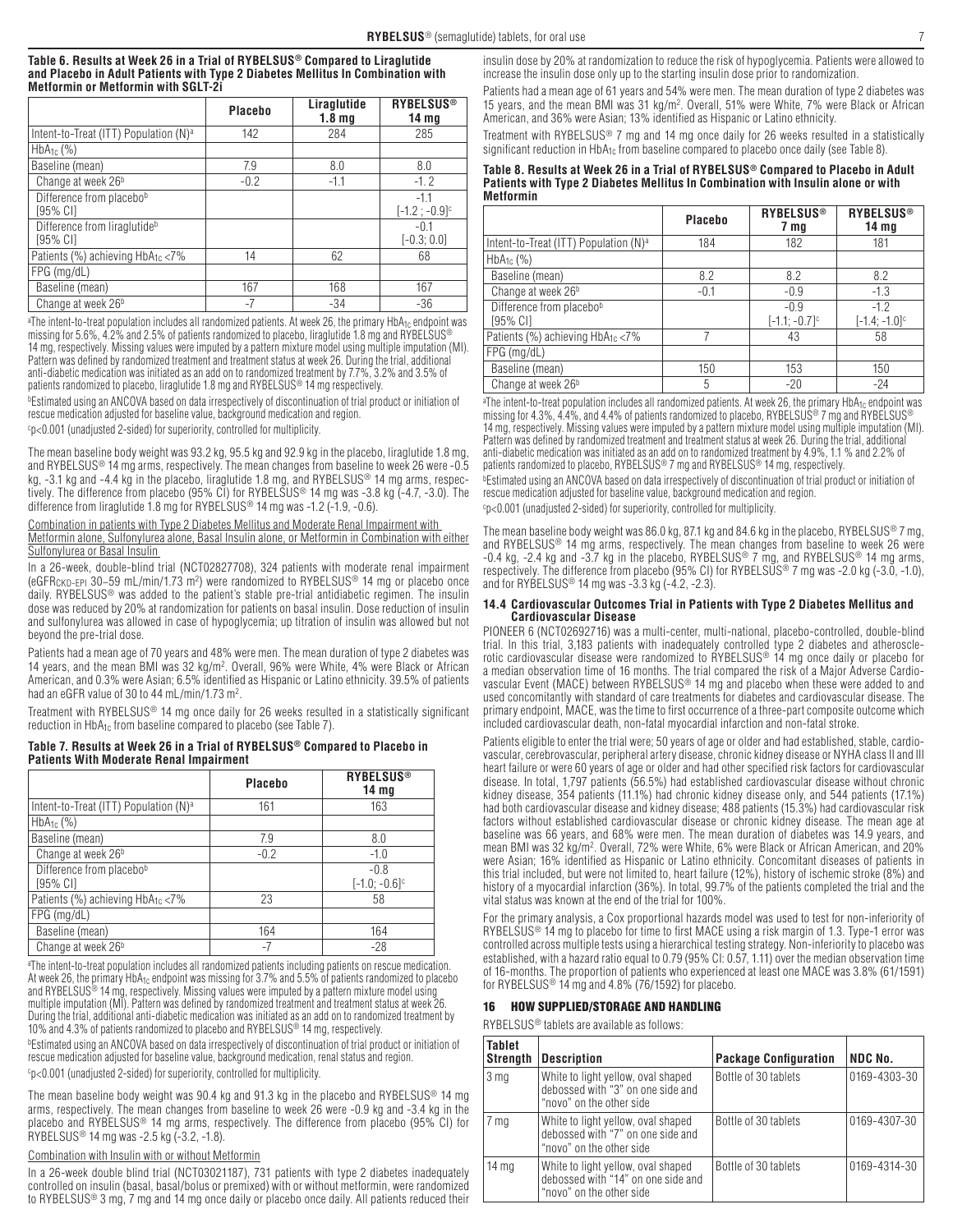## *Storage and Handling*

Store at 68° to 77°F (20 to 25°C); excursions permitted to 59° to 86°F (15° to 30°C) [see USP Controlled Room Temperature]. Store and dispense in the original bottle.

Store tablet in the original bottle until use to protect tablets from moisture. Store product in a dry place away from moisture.

## 17 PATIENT COUNSELING INFORMATION

Advise the patient to read the FDA-approved patient labeling (Medication Guide).

### *Risk of Thyroid C-cell Tumors*

Inform patients that semaglutide causes thyroid C-cell tumors in rodents and that the human relevance of this finding has not been determined. Counsel patients to report symptoms of thyroid tumors (e.g., a lump in the neck, hoarseness, dysphagia, or dyspnea) to their physician *[see Boxed Warning and Warnings and Precautions (5.1)]*.

### *Pancreatitis*

Inform patients of the potential risk for pancreatitis. Instruct patients to discontinue RYBELSUS® promptly and contact their physician if pancreatitis is suspected (severe abdominal pain that may radiate to the back, and which may or may not be accompanied by vomiting) *[see Warnings and Precautions (5.2)]*.

### *Diabetic Retinopathy Complications*

Inform patients to contact their physician if changes in vision are experienced during treatment with RYBELSUS® *[see Warnings and Precautions (5.3)]*.

## *Hypoglycemia with Concomitant Use of Insulin Secretagogues or Insulin*

Inform patients that the risk of hypoglycemia is increased when RYBELSUS® is used with an insulin secretagogue (such as a sulfonylurea) or insulin. Educate patients on the signs and symptoms of hypoglycemia [see Warnings and Precautions (5.4)].

### *Dehydration and Renal Failure*

Advise patients treated with RYBELSUS<sup>®</sup> of the potential risk of dehydration due to gastrointestinal adverse reactions and take precautions to avoid fluid depletion. Inform patients of the potential risk for worsening renal function and explain the associated signs and symptoms of renal impairment, as well as the possibility of dialysis as a medical intervention if renal failure occurs *[see Warnings and Precautions (5.5)]*.

### *Hypersensitivity Reactions*

Inform patients that serious hypersensitivity reactions have been reported during postmarketing use of RYBELSUS®. Advise patients on the symptoms of hypersensitivity reactions and instruct them to stop taking RYBELSUS® and seek medical advice promptly if such symptoms occur *[see* Warnings and Precautions (5.6)].

## *Acute Gallbladder Disease*

Inform patients of the potential risk for cholelithiasis or cholecystitis. Instruct patients to contact their physician if cholelithiasis or cholecystitis is suspected for appropriate clinical follow-up [see Warnings and Precautions (5.7)].

### *Pregnancy*

Advise a pregnant woman of the potential risk to a fetus. Advise women to inform their healthcare provider if they are pregnant or intend to become pregnant *[see Use in Specific Populations (8.1), (8.3)]*.

### *Lactation*

Advise females not to breastfeed during treatment with RYBELSUS® *[see Use in Specific Populations (8.2)]*.

## *Females and Males of Reproductive Potential*

Discontinue RYBELSUS® at least 2 months before a planned pregnancy due to the long washout period for semaglutide *[see Use in Specific Populations (8.3)]*.

> Novo Nordisk A/S DK-2880 Bagsvaerd Denmark For information about RYBELSUS® contact: Novo Nordisk Inc. 800 Scudders Mill Road Plainsboro, NJ 08536 1-833-457-7455 Date of Issue: 06/2022 Version: 4 *RYBELSUS® and OZEMPIC® are registered trademarks of Novo Nordisk A/S.* **PATENT INFORMATION**: http://www.novonordisk-us.com/products/ product-patents.html

Manufactured by: